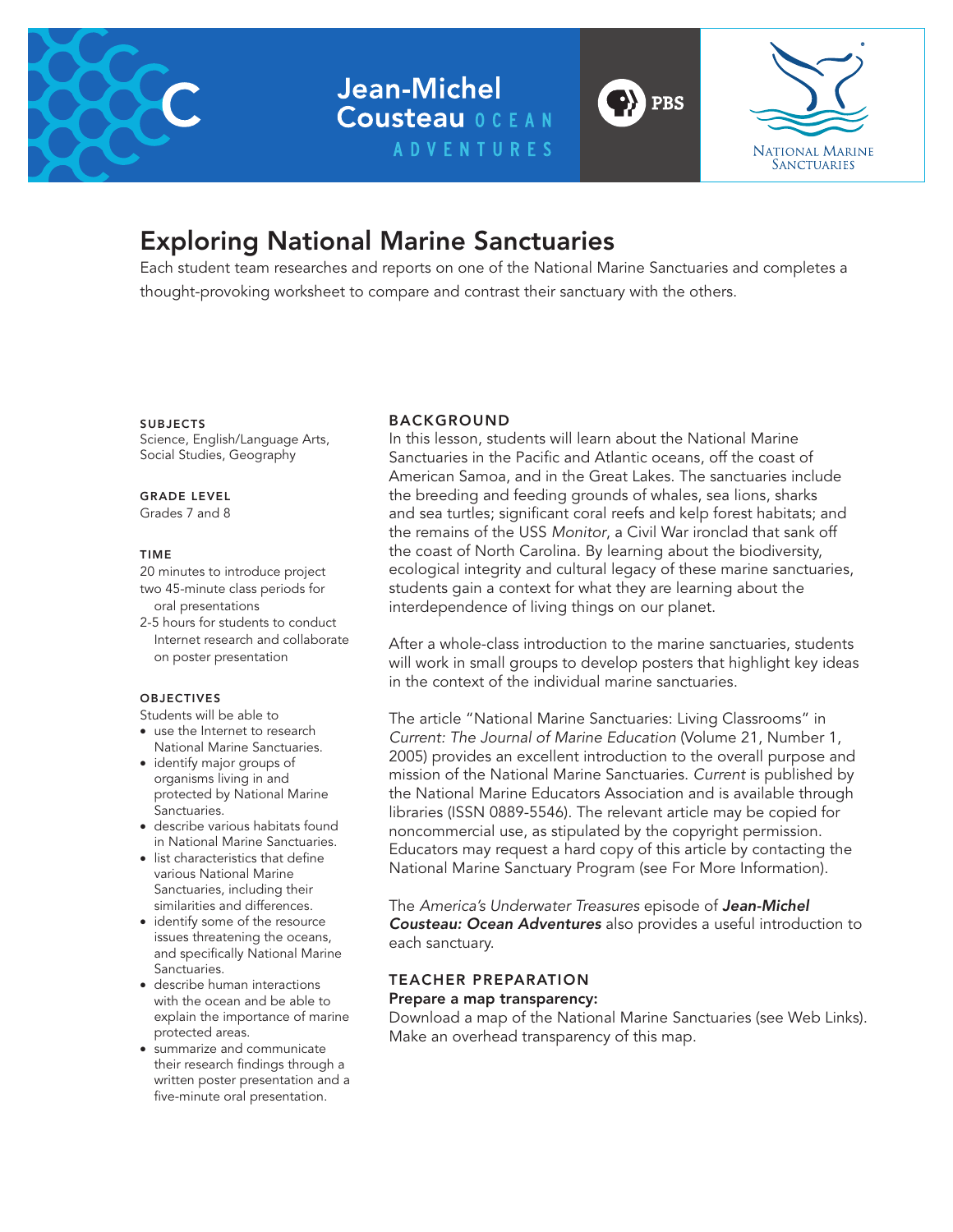

#### MATERIALS

- National Marine Sanctuaries Student Project Worksheet
- Further Understanding Student Worksheet
- Poster board (one per student group) and materials to make posters
- Overhead of National Marine Sanctuaries map (see Web Links)
- Internet access
- Copy of *America's Underwater Treasures* episode of *Jean-Michel Cousteau: Ocean Adventures* (optional).
- *America's Underwater Treasures* Viewing Guide, found at pbs.org/oceanadventures/ educators/treasures (optional).

## WER LINKS National Marine Sanctuaries Map

for Overhead www.sanctuaries.noaa.gov/ pgallery/atlasmaps/images/ sanctuarymap\_lg.jpg

#### National Marine Sanctuaries Information on Ocean Adventures Web site

www.pbs.org/oceanadventures/ episodes/treasures

Encyclopedia of the Sanctuaries http://marinelife.noaa.gov/

#### **STANDARDS**

National Science Education Standards Grades 5-8 http://www.nap.edu.cataog/ 4962.html

#### Life Science - Content Standard C: Regulation and behavior Populations and ecosystems Diversity and adaptations of organisms

## PROCEDURE

- 1. Introduce National Marine Sanctuaries: Project the transparency of the National Marine Sanctuaries map. Ask students if they recognize any of the locations highlighted on the map. If you have students who have been to any of the locations, ask them to describe what they are like. Tell students that the map shows federally protected waters called National Marine Sanctuaries. Ask them to speculate about what the term "marine sanctuaries" might mean. Then tell them that they will find out more about the characteristics of these environments and why they are in need of special protection.
- **2.** Assign topics: Divide the class into 14 groups of two or three students. (Smaller classes will be unable to present all 14 National Marine Sanctuary System sites but will still be able to achieve the objectives of this activity.) Assign each group one of the 13 National Marine Sanctuaries or the Northwestern Hawaiian Islands Marine National Monument.
- 3. Explain research options: Inform the class of their small-group assignments and pass out the National Marine Sanctuaries Student Project worksheet. Tell students that they will conduct Web-based research using the National Marine Sanctuary Program Web site. (Note: This could provide a good opportunity for the teacher to explain the use of approved Web sites to conduct research.) The Extensions section of this lesson provides additional links that you may wish to have students explore; the Encyclopedia of the Sanctuaries depicts the top 100 species found in eight different sanctuary sites through vibrant photographs, videos and up-to-date information on each species.

In addition to the Web-based Information Sheet, have students view the segment of *America's Underwater Treasures* that applies to their assigned sanctuary and visit the Ocean Adventures Web site listed in the Web Links section for additional information on their assigned sanctuary. The segment locations are identified in the Viewer Guide.

4. Review worksheet: Instruct students to use the National Marine Sanctuaries Student Project worksheet to help guide them through the discovery of America's ocean and Great Lakes treasures. Even though students will work in groups, make sure that each student completes the student sheet in his or her own words.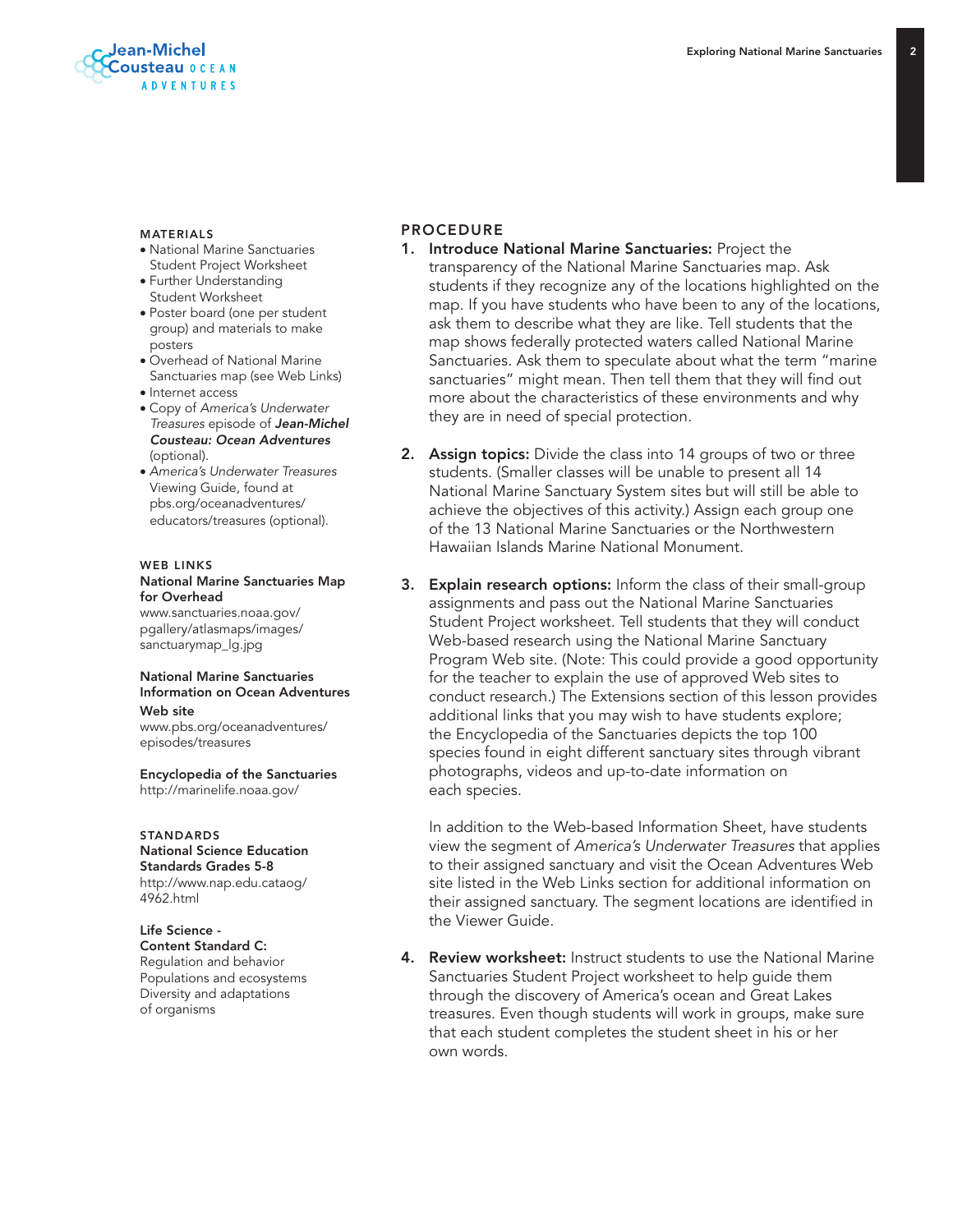$\overline{3}$ 



Science in Personal and Social Perspectives - Content Standard F: Populations, resources and environments Natural and human-induced hazards

Risks and benefits

Ocean Literacy: Essential Principles and Fundamental Concepts http://coexploration.org/ oceanliteracy/

#### Essential Principle #1: The Earth has one big ocean with many features.

h. Although the ocean is large, it is finite, and resources are limited.

#### Essential Principle #5: The ocean supports a great diversity of life and ecosystems.

- a. Ocean life ranges in size from the smallest virus to the largest animal that has lived on Earth, the blue whale.
- d. Ocean biology provides many unique examples of life cycles, adaptations and important relationships among organisms (symbiosis, predator-prey dynamics and energy transfer) that do not occur on land.
- e. The ocean is three-dimensional, offering vast living space and diverse habitats from the surface through the water column to the seafloor. Most of the living space on Earth is in the ocean.
- f. Ocean habitats are defined by environmental factors. Due to interactions of abiotic factors such as salinity, temperature, oxygen, pH, light, nutrients, pressure, substrate and circulation, ocean life is not evenly distributed temporally or spatially; that is, it is "patchy." Some regions of the ocean support more diverse and abundant life than anywhere on Earth, while much of the ocean is considered a desert.
- 5. Student research: Have students work in groups and use the worksheet to gather information about each of the sanctuaries. Each group will create a poster of its assigned marine sanctuary and then present its information to the class in a five-minute oral presentation. Inform the groups of their oral presentation duedates.
- 6. Oral presentations: On oral presentation days, student groups will present their posters to the class. After all of the presentations have been made, display the posters around the classroom and provide students time to view them. Encourage students to take notes as they listen to the presentations and view the displayed posters. As they do this, they should individually complete the Further Understanding student worksheet, which asks them to compare and contrast their sanctuary with the other sanctuaries.
- 7. Assessment: Students should be able to describe the different goals of the National Marine Sanctuaries as they relate to the individual needs of the ecosystems they comprise. For example, the Gulf of the Farallones is home to the largest concentration of breeding seabirds in the continental United States. As such, it seeks to preserve these resources by managing human activities that may damage habitat and species, by supporting restoration projects to revitalize disturbed areas and by using monitoring programs that provide information for assessing changes from natural and human disturbance.

## EXTENSIONS

- Visit http://oceanexplorer.noaa.gov/ to follow ocean explorations, many of them in sanctuary waters, in near-real time. Learn about ocean exploration technologies, observe remote marine flora and fauna in the multimedia gallery, review NOAA's 200-year history of ocean exploration, and discover additional NOAA resources in a virtual library.
- Have students write an essay on how the ocean, or specifically a National Marine Sanctuary, directly benefits (or could benefit) their own lives.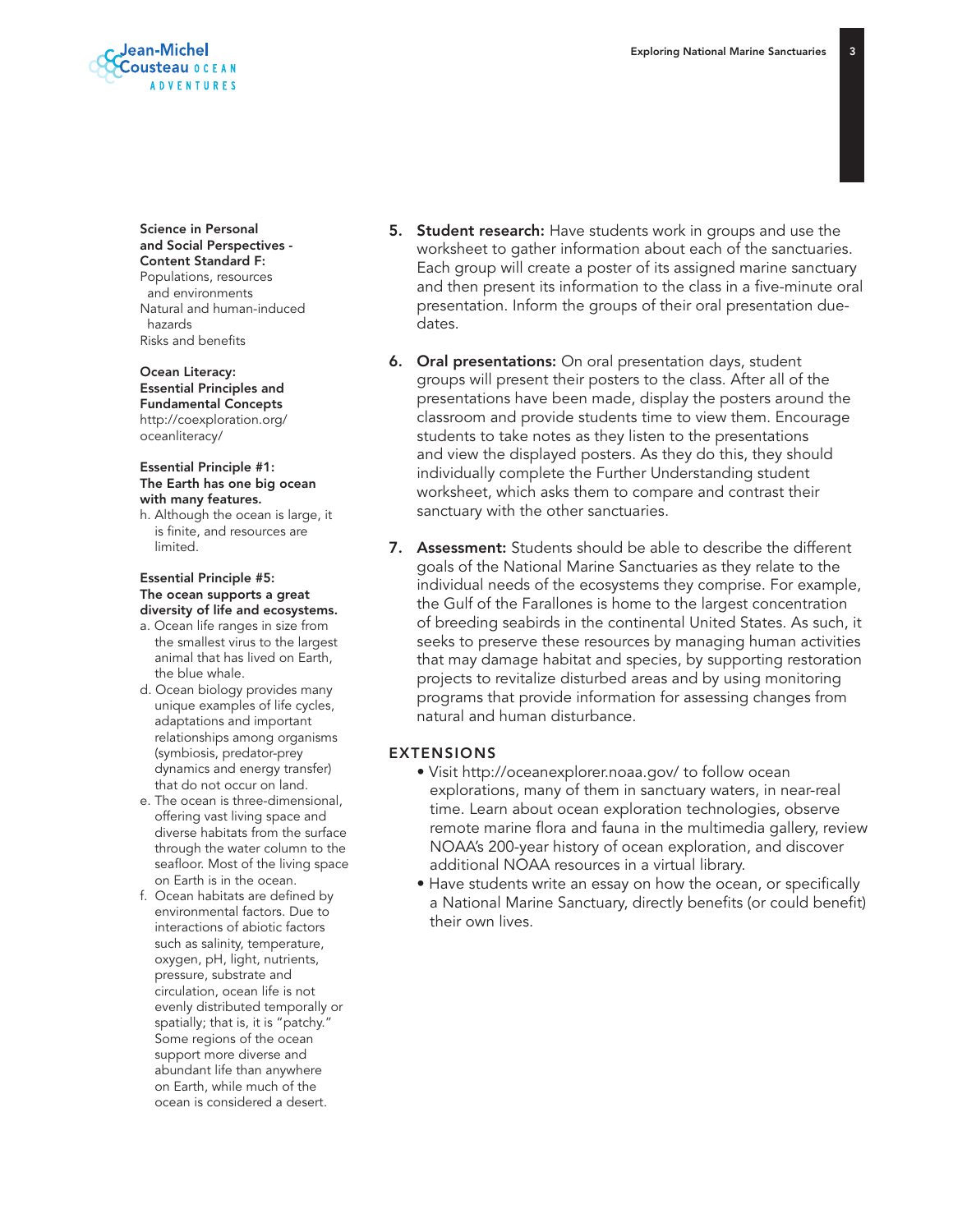

#### Essential Principle #6: The ocean and humans are inextricably interconnected.

- c. The ocean is a source of inspiration, recreation, rejuvenation and discovery. It is also an important element in the heritage of many cultures.
- e. Humans affect the ocean in a variety of ways. Laws, regulations and resource management affect what is taken out of and put into the ocean. Human development and activity lead to pollution (point source, nonpoint source and noise pollution) and physical modifications (changes to beaches, shores and rivers). In addition, humans have removed most of the large vertebrates from the ocean.
- g. Everyone is responsible for caring for the ocean. The ocean sustains life on Earth, and humans must live in ways that sustain the ocean. Individual and collective actions are needed to effectively manage ocean resources for all.

### FURTHER RESOURCES

## Additional educator resources for *Jean-Michel Cousteau: Ocean Adventures* can be found at pbs.org/oceanadventures.

#### Also try:

## • The Bridge Connection

www.vims.edu/bridge/

Click on "Ocean Science Topics" in the navigation menu to the left, then navigate to "Human activities," then "Environmental Issues," then "Policy" or "Ocean Science Topics," then "Biology," then "Biodiversity."

- National Marine Sanctuary Program http://sanctuaries.noaa.gov/
- National Marine Sanctuary Education Program http://sanctuaries.noaa.gov/education/ Web site with sections specifically designed "For Students" and "For Teachers"

#### • Sustainable Seas Expeditions

http://www.nationalgeographic.com/seas/ The Sustainable Seas Expeditions was a five-year project of underwater exploration and discovery of the marine world with special emphasis on the National Marine Sanctuaries. A glimpse into this expedition is found by accessing "Expeditions" at this Web site.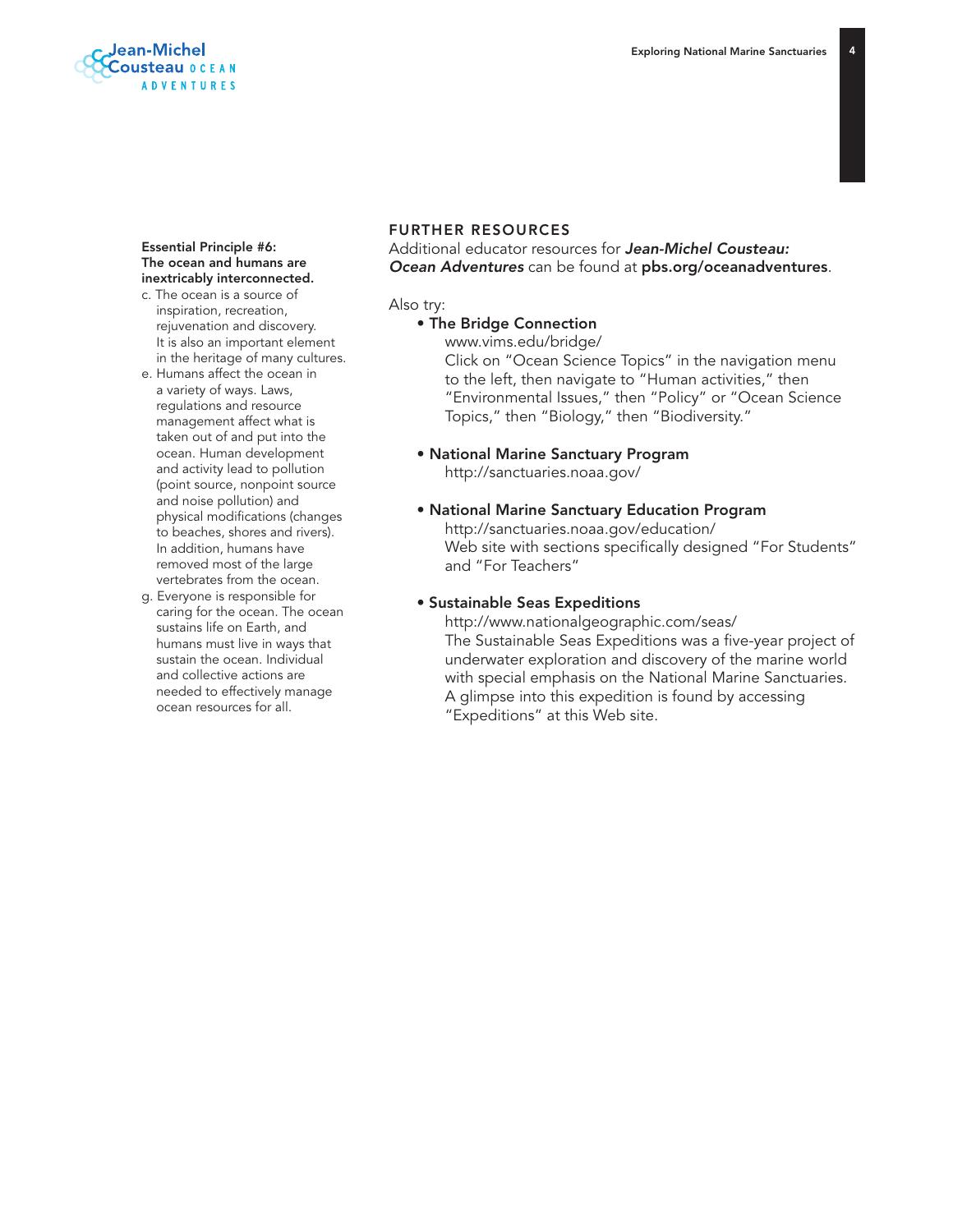$\overline{5}$ 



### CREDIT

Used with permission from NOAA National Marine Sanctuary Program. For more information, contact National Education Coordinator NOAA National Marine Sanctuary Program 1305 East-West Highway, N/ORM63 Silver Spring, MD 20910 (301) 713-3125; (301) 713-0404 (fax)

When reproducing this lesson, please cite NOAA's National Marine Sanctuary Program and the National Geographic Society as the source, and provide the following URLs for further information: http://sanctuaries.noaa.gov/education/ and http://nationalgeographic.com/seas/.

The lesson in this activity was based on an activity developed by the National Geographic Society and was adapted by Michiko Martin, National Education Coordinator for NOAA's National Marine Sanctuary Program.

*Jean-Michel Cousteau: Ocean Adventures* is produced by KQED Public Broadcasting and Ocean Futures Society.

The exclusive corporate sponsor is The Dow Chemical Company.

Additional major support comes from William K. Bowes Jr. Foundation, Ann Bowers and The Robert Noyes Trust, William and Gretchen Kimball Fund, Harold K.L. Castle Foundation, and National Marine Sanctuaries Foundation.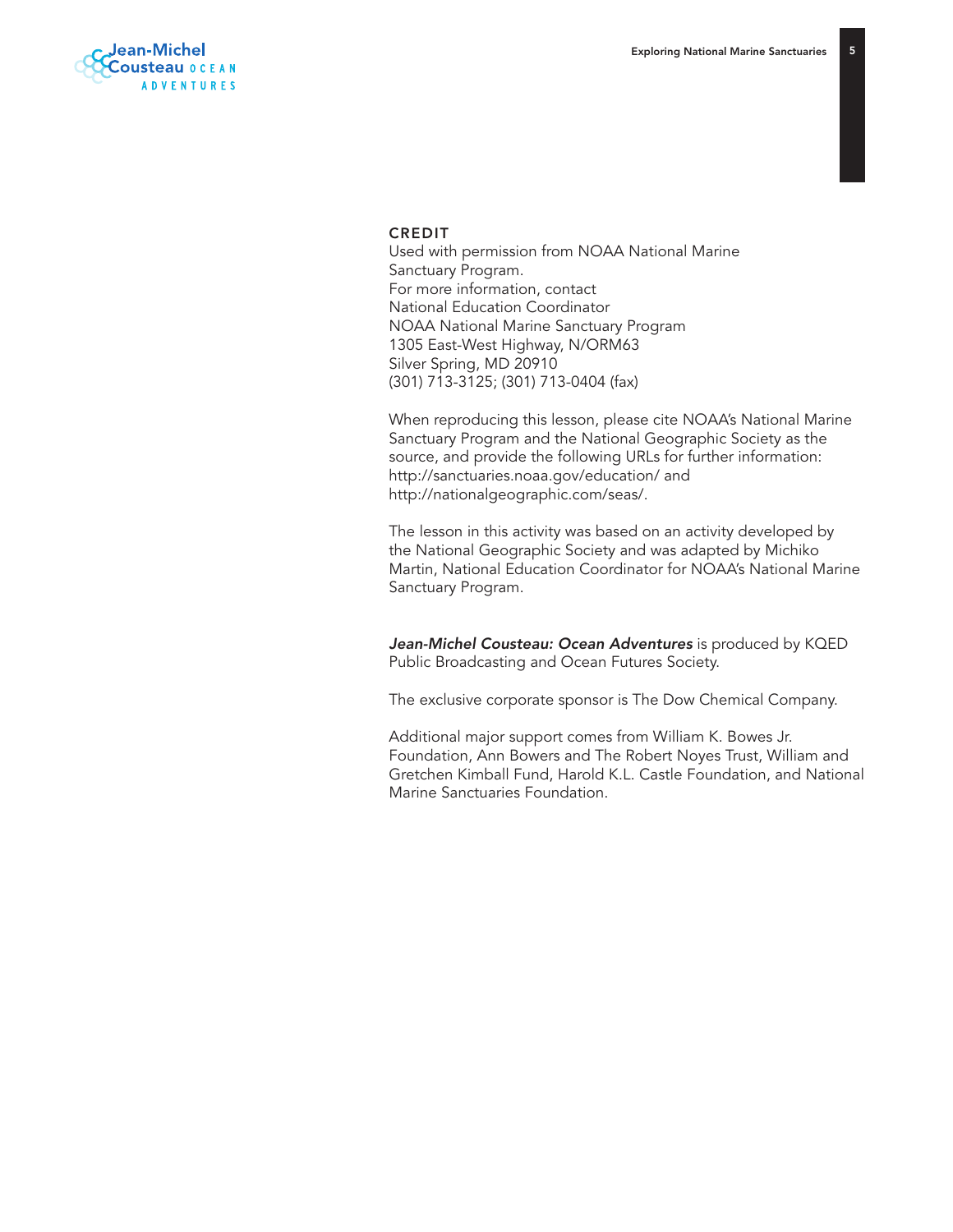

Exploring National Marine Sanctuaries Student Project Worksheet

Name

Your group will create a poster for one of the National Marine Sanctuaries being protected by the National Oceanic and Atmospheric Administration's (NOAA's) National Marine Sanctuary Program. For your sanctuary, you will find an introductory page, a link to an informational sheet, and a link to one or more Web sites that will provide more information about that sanctuary. Your poster should address all of the questions in the chart below.

You can also watch a segment about your sanctuary in the *America's Underwater Treasures* episode of *Jean-Michel Cousteau: Ocean Adventures*. Your teacher can direct you to the appropriate segment.

The resources you will need can be accessed from the following page:

National Marine Sanctuaries http://sanctuaries.noaa.gov

insert photo here

As you explore, fill out the chart below to help you gather the information you will need. Answer all questions.

What is the name of the marine sanctuary?

Where is it located?

What kinds of habitats are found there?

What key species are found there?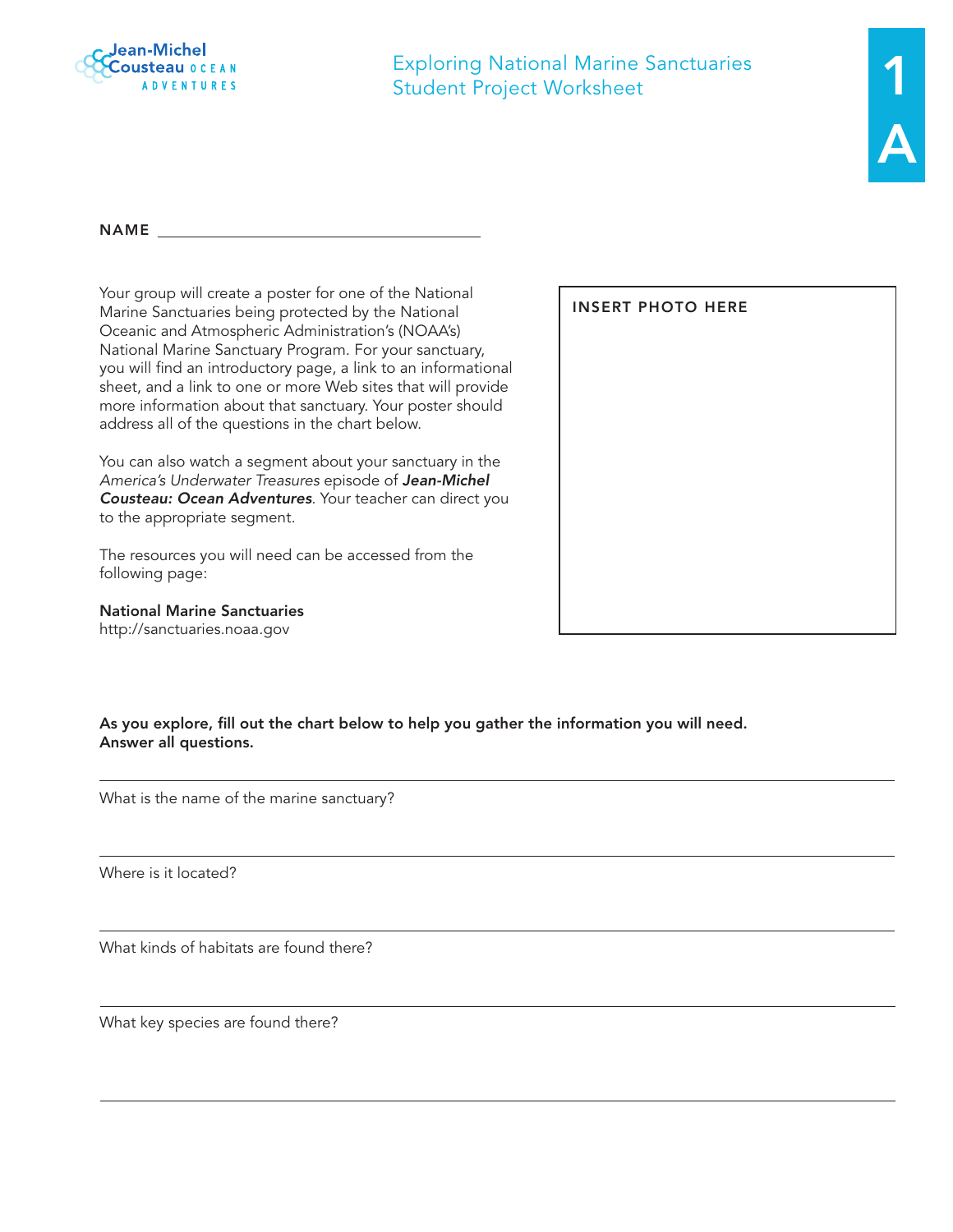

How do these species interact with one another?

What are some of this sanctuary's unique features?

What role do humans play in this environment?

What are some of the major issues or problems faced in protecting this resource?

How are the natural and/or cultural resources being protected?

What kind of research is conducted at this sanctuary?

Based on the information you have gathered, explain why you think this area of the ocean was designated a National Marine Sanctuary and why it is afforded special protections.